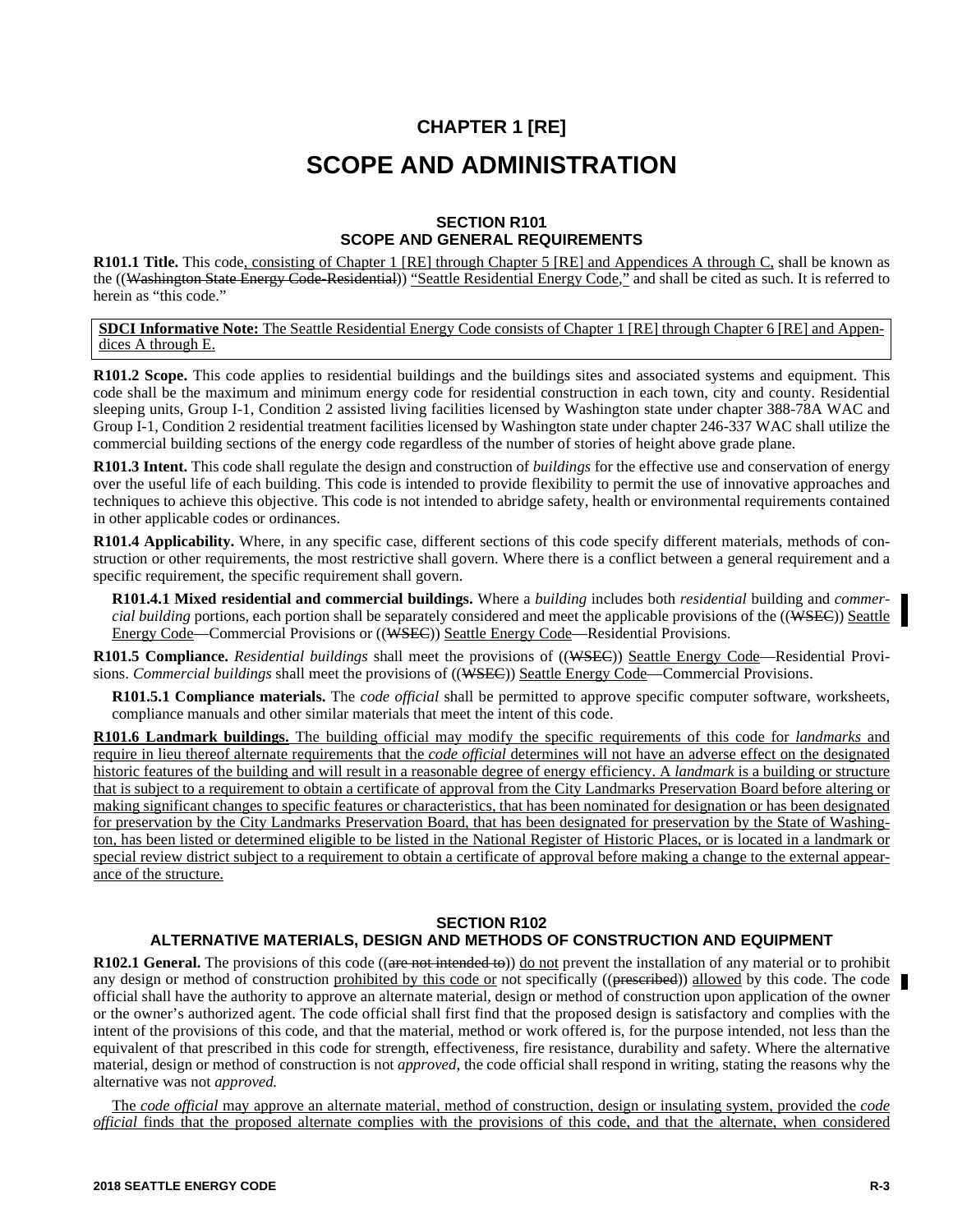together with other safety features of the building or other relevant circumstances, will provide at least an equivalent level of strength, effectiveness, fire resistance, durability, safety and sanitation.

The *code official* may require that sufficient evidence or proof be submitted to reasonably substantiate any claims regarding the use or suitability of the alternate. The *code official* may, but is not required to, record the approval of modifications and any relevant information in the files of the *code official* or on the approved permit plans.

**R102.2 Modifications.** The *code official* may modify the requirements of this code for individual cases provided the code *official* finds: (1) there are practical difficulties involved in carrying out the provisions of this code; (2) the modification is in conformity with the intent and purpose of this code; (3) the modification will provide a reasonable level of fire protection and structural integrity when considered together with other safety features of the building or other relevant circumstances, and (4) the modification maintains or improves the energy efficiency of the building. The *code official* may, but is not required to, record the approval of modifications and any relevant information in the files of the *code official* or on the approved permit plans.

# **SECTION R103 ((CONSTRUCTION DOCUMENTS)) APPLICATIONS AND PERMITS**

**R103.1 General.** A permit for work performed according to this code shall be obtained in accordance with Chapter 1 of the International Residential Code, International Building Code, International Mechanical Code or Seattle Electrical Code.

**R103.2 Construction documents.** Construction documents, technical reports and other supporting data shall ((be submitted in one or more sets with each application for a permit. The construction documents and technical reports shall be prepared by a registered design professional where required by the statutes of the jurisdiction in which the project is to be constructed. Where special conditions exist, the *code official* is authorized to require necessary construction documents to be prepared by a registered design professional)) comply with this section and the International Residential Code, the International Building Code, the International Mechanical Code, the International Existing Buildings Code and the Seattle Electrical Code.

**((Exception:** The *code official* is authorized to waive the requirements for construction documents or other supporting data if the *code official* determines they are not necessary to confirm compliance with this code.))

**R103.2.1 Information on construction documents.** Construction documents shall be drawn to scale upon suitable material. Electronic media documents are permitted to be submitted when *approved* by the *code official.* Construction documents shall be of sufficient clarity to indicate the location, nature and extent of the work proposed, and show in sufficient detail pertinent data and features of the building, systems and equipment as herein governed. Details shall include, but are not limited to, the following as applicable:

- 1. Insulation materials and their *R-*values.
- 2. Fenestration *U-*factors and SHGCs.
- 3. Area-weighted *U-*factor and SHGC calculations.
- 4. Mechanical system design criteria.
- 5. Mechanical and service water heating system and equipment types, sizes and efficiencies.
- 6. Equipment and systems controls
- 7. Duct sealing, duct and pipe insulation and location.
- 8. Air sealing details.

**((R103.2.1)) R103.2.2 Building thermal envelope depiction.** The building's thermal envelope shall be represented on the construction documents.

**((R103.3 Examination of documents.** The *code official* shall examine or cause to be examined the accompanying construction documents and shall ascertain whether the construction indicated and described is in accordance with the requirements of this code and other pertinent laws or ordinances. The *code official* is authorized to utilize a registered design professional, or other *approved* entity not affiliated with the building design or construction, in conducting the review of the plans and specifications for compliance with the code.

**R103.3.1 Approval of construction documents.** When the *code official* issues a permit where construction documents are required, the construction documents shall be endorsed in writing and stamped "Reviewed for Code Compliance." Such *approved* construction documents shall not be changed, modified or altered without authorization from the *code official*. Work shall be done in accordance with the *approved* construction documents.

One set of construction documents so reviewed shall be retained by the *code official*. The other set shall be returned to the applicant, kept at the site of work and shall be open to inspection by the *code official* or a duly authorized representative.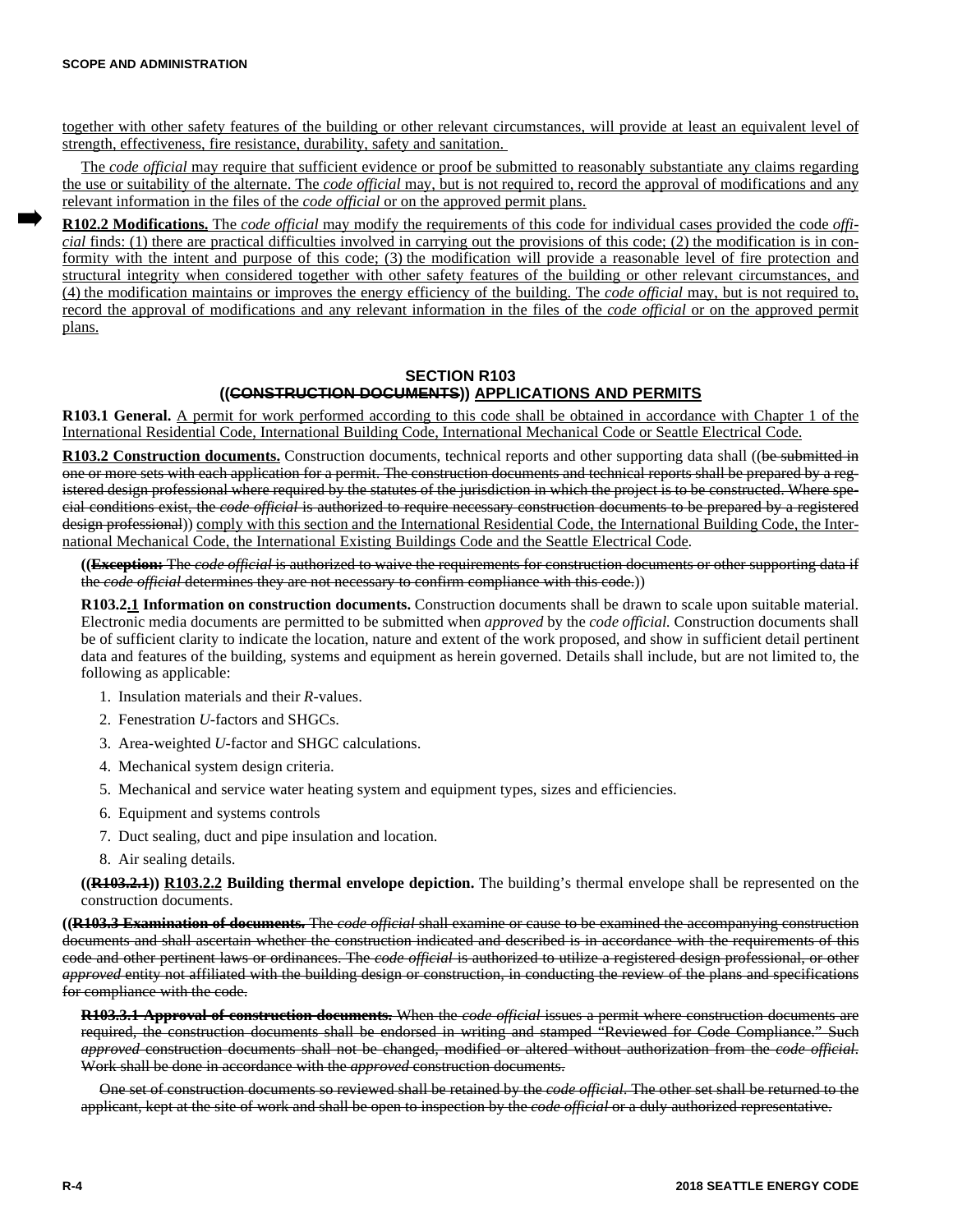**R103.3.2 Previous approvals.** This code shall not require changes in the construction documents, construction or designated occupancy of a structure for which a lawful permit has been heretofore issued or otherwise lawfully authorized, and the construction of which has been pursued in good faith within 180 days after the effective date of this code and has not been abandoned.

**R103.3.3 Phased approval.** The *code official* shall have the authority to issue a permit for the construction of part of an energy conservation system before the construction documents for the entire system have been submitted or *approved*, provided adequate information and detailed statements have been filed complying with all pertinent requirements of this code. The holders of such permit shall proceed at their own risk without assurance that the permit for the entire energy conservation system will be granted.

**R103.4 Amended construction documents.** Work shall be installed in accordance with the *approved* construction documents, and any changes made during construction that are not in compliance with the *approved* construction documents shall be resubmitted for approval as an amended set of construction documents.

**R103.5 Retention of construction documents.** One set of *approved* construction documents shall be retained by the *code official* for a period of not less than 180 days from date of completion of the permitted work, or as required by state or local laws.))

#### **SECTION R104 INSPECTIONS**

**R104.1 General.** Construction or work for which a permit is required shall be subject to inspection by the *code official* ((or his or her designated agent, and such construction or work shall remain visible and able to be accessed for inspection purposes until *approved*)) in accordance with this section, the International Residential Code or International Building Code, and the Seattle Electrical Code. ((It shall be the duty of the permit applicant to cause the work to remain visible and able to be accessed for inspection purposes. Neither the code official nor the jurisdiction shall be liable for expense entailed in the removal or replacement of any material, product, system or building component required to allow inspection to validate compliance with this code.))

**R104.2 Required inspections.** The *code official* or his or her designated agent, upon notification, shall make the inspections set forth in Sections R104.2.1 through R104.2.5.

**R104.2.1 Footing and foundation inspection.** Inspections associated with footings and foundations shall verify compliance with the code as to *R-value*, location, thickness, depth of burial and protection of insulation as required by the code and *approved* plans and specifications.

**R104.2.2 Framing and rough-in inspection.** Inspections at framing and rough-in shall be made before application of interior finish and shall verify compliance with the code as to types of insulation and corresponding R-values and their correct location and proper installation; fenestration properties (U-factor and SHCG) and proper installation; and air leakage controls as required by the code and approved plans and specifications.

**R104.2.2.1 Wall insulation inspection.** The building official, upon notification, shall make a wall insulation inspection in addition to those inspections required in Section R109 of the *International Residential Code.* This inspection shall be made after all wall and cavity insulation is in place and prior to cover.

**((C104.2.3)) R104.2.3 Plumbing rough-in inspection.** Inspections at plumbing rough-in shall verify compliance as required by the code and approved plans and specifications as to types of insulation and corresponding R-values and protection, and required controls.

**((C104.2.4)) R104.2.4 Mechanical rough-in inspection.** Inspections at mechanical rough-in shall verity compliance as required by the code and approved plans and specifications as to installed HVAC equipment type and size, required controls, system insulation and corresponding R-value, system air leakage control, programmable thermostats, dampers, whole-house ventilation and minimum fan efficiency.

**Exception:** Systems serving multiple dwelling units shall be inspected in accordance with Section C104.2.4.

**R104.2.5 Final inspection.** The building shall have a final inspection and not be occupied until *approved.*

**R104.3 Reinspection.** A building shall be reinspected when determined necessary by the *code official.*

**((R104.4 Approved inspection agencies.** The *code official* is authorized to accept reports of third-party inspection agencies not affiliated with the *building* design or construction, provided that such agencies are *approved* as to qualifications and reliability relevant to the *building* components and systems that they are inspecting.))

**R104.5 Inspection requests.** It shall be the duty of the holder of the permit or their duly authorized agent to notify the *code official* when work is ready for inspection. It shall be the duty of the permit holder to provide access to and means for inspections of such work that are required by this code.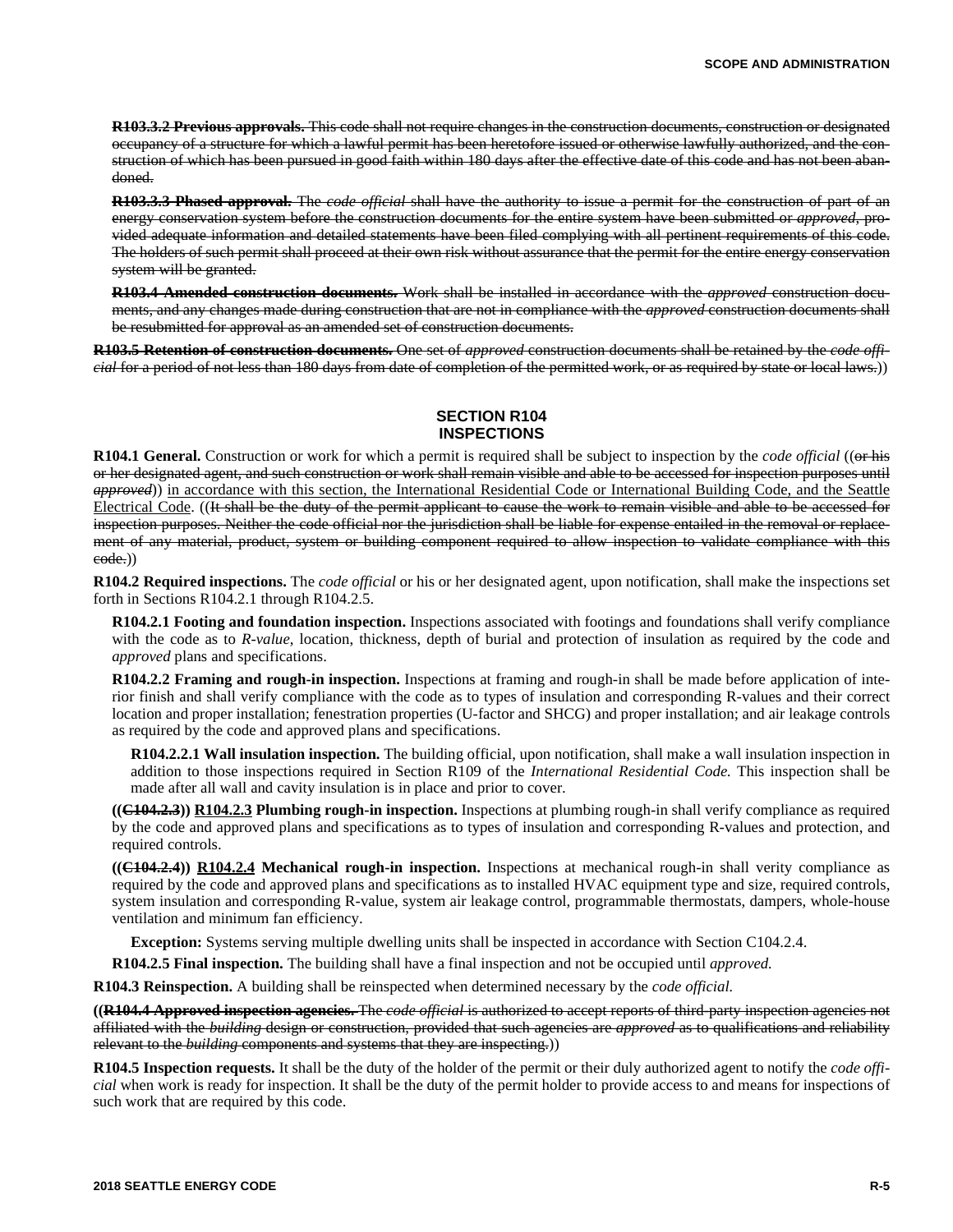**R104.6 Reinspection and testing.** Where any work or installation does not pass an initial test or inspection, the necessary corrections shall be made so as to achieve compliance with this code. The work or installation shall then be resubmitted to the *code official* for inspection and testing.

**((R104.7 Approval.** After the prescribed tests and inspections indicate that the work complies in all respects with this code, a notice of approval shall be issued by the *code official*.

**R104.7.1 Revocation.** The *code official* is authorized to, in writing, suspend or revoke a notice of approval issued under the provisions of this code wherever the certificate is issued in error, or on the basis of incorrect information supplied, or where it is determined that the *building* or structure, premise, or portion thereof is in violation of any ordinance or regulation or any of the provisions of this code.))

## **SECTION R105 VALIDITY**

**R105.1 General.** If a portion of this code is held to be illegal or void, such a decision shall not affect the validity of the remainder of this code.

#### **SECTION R106 REFERENCED STANDARDS**

**R106.1 Referenced codes and standards.** The codes and standards referenced in this code shall be those listed in Chapter 5, and such codes and standards shall be considered as part of the requirements of this code to the prescribed extent of each such reference and as further regulated in Sections R106.1.1 and R106.1.2.

**R106.1.1 ((Conflicts)) References to other codes.** ((Where conflicts occur between provisions of this code and referenced codes and standards, the provisions of this code shall apply.)) Whenever an International, National or Uniform Code is referenced in this code, it means the Seattle edition of that code, including local amendments. References to the "Residential Code", "Fire Code", "Electrical Code", "Mechanical Code" and "Plumbing Code" mean the Seattle editions of those codes.

**R106.1.2 Provisions in referenced codes and standards.** Where the extent of the reference to a referenced code or standard includes subject matter that is within the scope of this code, the provisions of this code, as applicable, shall take precedence over the provisions in the referenced code or standard.

**R106.2 Application of references.** References to chapter or section numbers, or to provisions not specifically identified by number, shall be construed to refer to such chapter, section or provision of this code.

**R106.3 Other laws.** The provisions of this code shall not be deemed to nullify any provisions of local, state or federal law. ((In addition to the requirements of this code, all occupancies shall conform to the provisions included in the state building code (chapter 19.27 RCW). In case of conflicts among codes enumerated in RCW 19.27.031(1) through (4) and this code, an earlier named code shall govern over those following.) In the case of conflict between the duct sealing and insulation requirements of this code and the duct insulation requirements of Sections 603 and 604 of the *International Mechanical Code,* the duct insulation requirements of this code shall govern.

## **SECTION R107 FEES**

**R107.1 Fees.** ((A permit shall not be issued until the fees prescribed in Section R107.2 have been paid, nor shall an amendment to a permit be released until the additional fee, if any, has been paid.)) A fee for each permit and for other activities related to the enforcement of this code shall be paid as set forth in the Fee Subtitle, Seattle Municipal Code Title 22, Subtitle IX.

**((R107.2 Schedule of permit fees.** A fee for each permit shall be paid as required, in accordance with the schedule as established by the applicable governing authority.

**R107.3 Work commencing before permit issuance.** Any person who commences any work before obtaining the necessary permits shall be subject to an additional fee established by the *code official,* which shall be in addition to the required permit fees.

**R107.4 Related fees.** The payment of the fee for the construction, *alteration*, removal or demolition of work done in connection to or concurrently with the work or activity authorized by a permit shall not relieve the applicant or holder of the permit from the payment of other fees that are prescribed by law.

**R107.5 Refunds.** The *code official* is authorized to establish a refund policy.))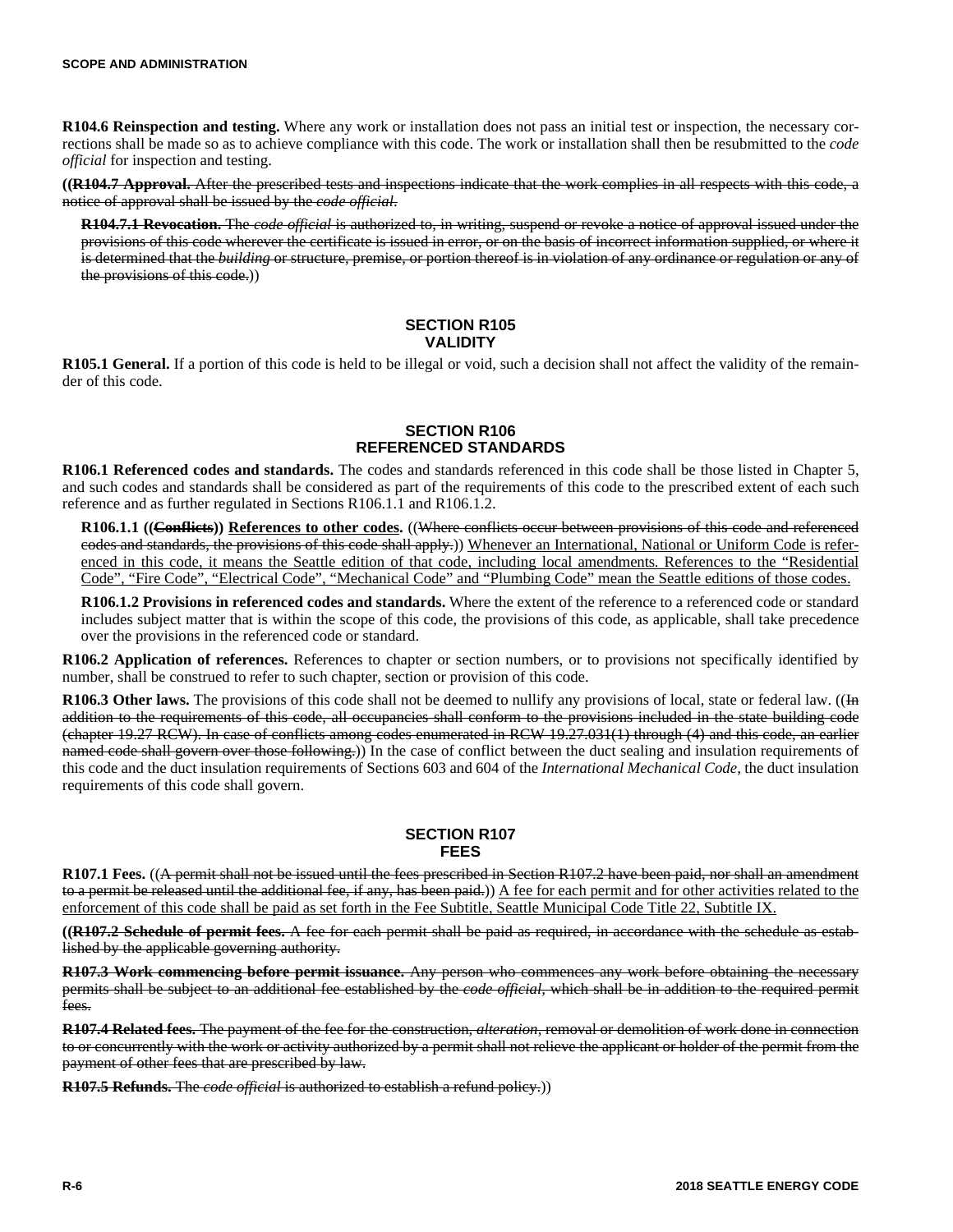## **SECTION R108 ((STOP WORK ORDER)) ENFORCEMENT**

**R108.1 Authority.** ((Whenever the *code official* finds any work regulated by this code being performed in a manner either contrary to the provisions of this code or dangerous or unsafe, the *code official* is authorized to issue a stop work order.)) The *code official* is authorized to enforce this code in accordance with the International Residential Code, International Building Code, International Mechanical Code and Seattle Electrical Code.

**((R108.2 Issuance.** The stop work order shall be in writing and shall be given to the owner of the property involved, to the owner's authorized agent, or to the person doing the work. Upon issuance of a stop work order, the cited work shall immediately cease. The stop work order shall state the reason for the order and the conditions under which the cited work will be permitted to resume.

**R108.3 Emergencies.** Where an emergency exists, the *code official* shall not be required to give a written notice prior to stopping the work.

**R108.4 Failure to comply.** Any person who shall continue any work after having been served with a stop work order, except such work as that person is directed to perform to remove a violation or unsafe condition, shall be subject to a fine as set by the applicable governing authority.))

# **SECTION R109 ((BOARD OF APPEALS)) ADMINISTRATIVE REVIEW**

**((R109.1 General.** In order to hear and decide appeals of orders, decisions or determinations made by the *code official* relative to the application and interpretation of this code, there shall be and is hereby created a board of appeals. The *code official* shall be an ex officio member of said board but shall have no vote on any matter before the board. The board of appeals shall be appointed by the governing body and shall hold office at its pleasure. The board shall adopt rules of procedure for conducting its business, and shall render all decisions and findings in writing to the appellant with a duplicate copy to the *code official.*

**R109.2 Limitations on authority.** An application for appeal shall be based on a claim that the true intent of this code or the rules legally adopted thereunder have been incorrectly interpreted, the provisions of this code do not fully apply or an equally good or better form of construction is proposed. The board shall have no authority to waive requirements of this code.

**R109.3 Qualifications.** The board of appeals shall consist of members who are qualified by experience and training and are not employees of the jurisdiction.))

**R109.1 Administrative review by the** *code official***.** Applicants may request administrative review by the *code official* of decisions or actions pertaining to the administration and enforcement of this code. Requests shall be addressed to the *code official.*

**R109.2 Administrative review by the Construction Codes Advisory Board.** Applicants may request review by the Construction Codes Advisory Board of decisions or actions pertaining to the application and interpretation of this code. The review will be performed by a panel of three or more members of the Construction Codes Advisory Board, chosen by the Board Chair. The Chair shall consider the subject of the review and members' expertise when selecting members to conduct a review. The decision of the review panel is advisory only; the final decision is made by the *code official.*

# **SECTION R110 VIOLATIONS**

It shall be unlawful for any person, firm, or corporation to erect or construct any building, or remodel or rehabilitate any existing building or structure in the state, or allow the same to be done, contrary to or in violation of any of the provisions of this code. Violations shall be administered according to the procedures set forth in Section 103 of the International Building Code or Section R103 the International Residential Code, as applicable.

## **SECTION R111 LIABILITY**

Nothing contained in this code is intended to be nor shall be construed to create or form the basis for any liability on the part of any city or county or its officers, employees or agents for any injury or damage resulting from the failure of a building to conform to the provisions of this code, or by reason or as a consequence of any inspection, notice, order, certificate, permission or approval authorized or issued or done in connection with the implementation or enforcement of this code, or by reason of any action or inaction on the part of the City related in any manner to the enforcement of this code by its officers, employees or agents.